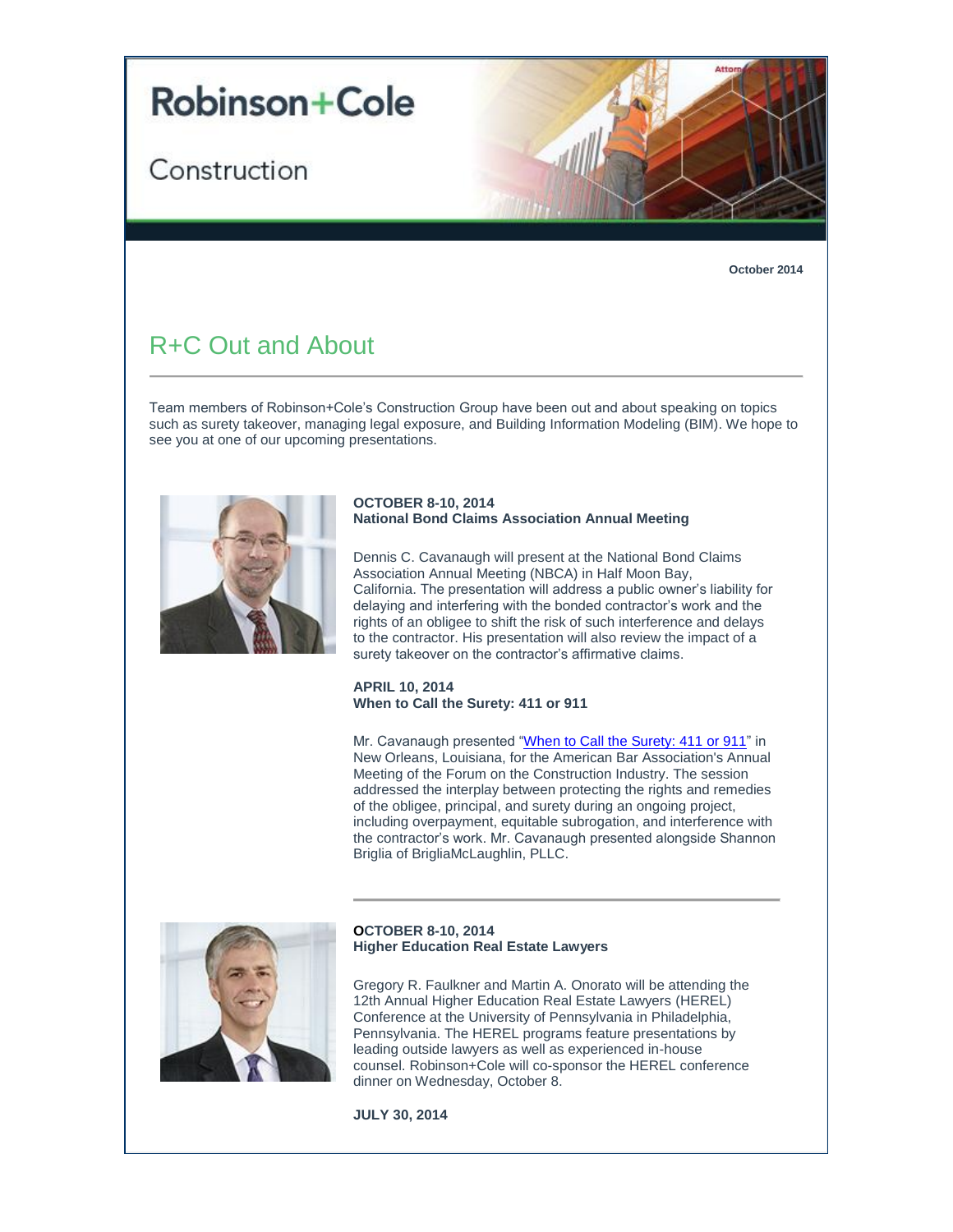#### **Education Law: When to Call Outside Counsel**

Mr. Faulkner co-presented "Education Law: When to Call Outside Counsel" to a class of University of Hartford doctoral students. Mr. Faulkner presented alongside Robinson+Cole lawyers Edward J. Heath, Nicole H. Najam, and Kathleen E. Dion. The session provided an overview of higher education law, including hot topics and possible pitfalls.

#### **JUNE 22-25, 2014 National Association of College and University Attorneys**

Mr. Faulkner co-hosted a dinner during the 2014 National Association of College and University Attorneys (NACUA) Annual Conference in Denver, Colorado. The conference featured more than 200 moderators, speakers, and discussion leaders as well as 95 sessions and events.

#### **APRIL 22, 2014 Management of Legal Exposure**

Mr. Faulkner presented the workshop "Management of Legal Exposure" at the Construction Institute (CI) in Hartford, Connecticut. Joining him in this encore presentation from December 2013 was Roy Cooper, P.E., of ARCADIS. Mr. Faulkner and Mr. Cooper discussed a comprehensive list of potential legal issues that can result from missteps of project participants.



#### **OCTOBER 8-10, 2014 Higher Education Real Estate Lawyers**

Gregory R. Faulkner and Martin A. Onorato will be attending the 12th Annual Higher Education Real Estate Lawyers (HEREL) Conference at the University of Pennsylvania in Philadelphia, Pennsylvania. The HEREL programs feature presentations by leading outside lawyers as well as experienced in-house counsel. Robinson+Cole will co-sponsor the HEREL conference dinner on Wednesday, October 8.

#### **SEPTEMBER 11, 2014 Liability in Sustainable Construction**

Martin A. Onorato presented "Liability in Sustainable Construction" to a diverse group of U.S. and European professionals from ARCADIS's Program and Construction Management team, Water and Environmental Divisions. The presentation addressed contracting recommendations and provided a review of trending litigation on the subject of liability associated with sustainable design and construction.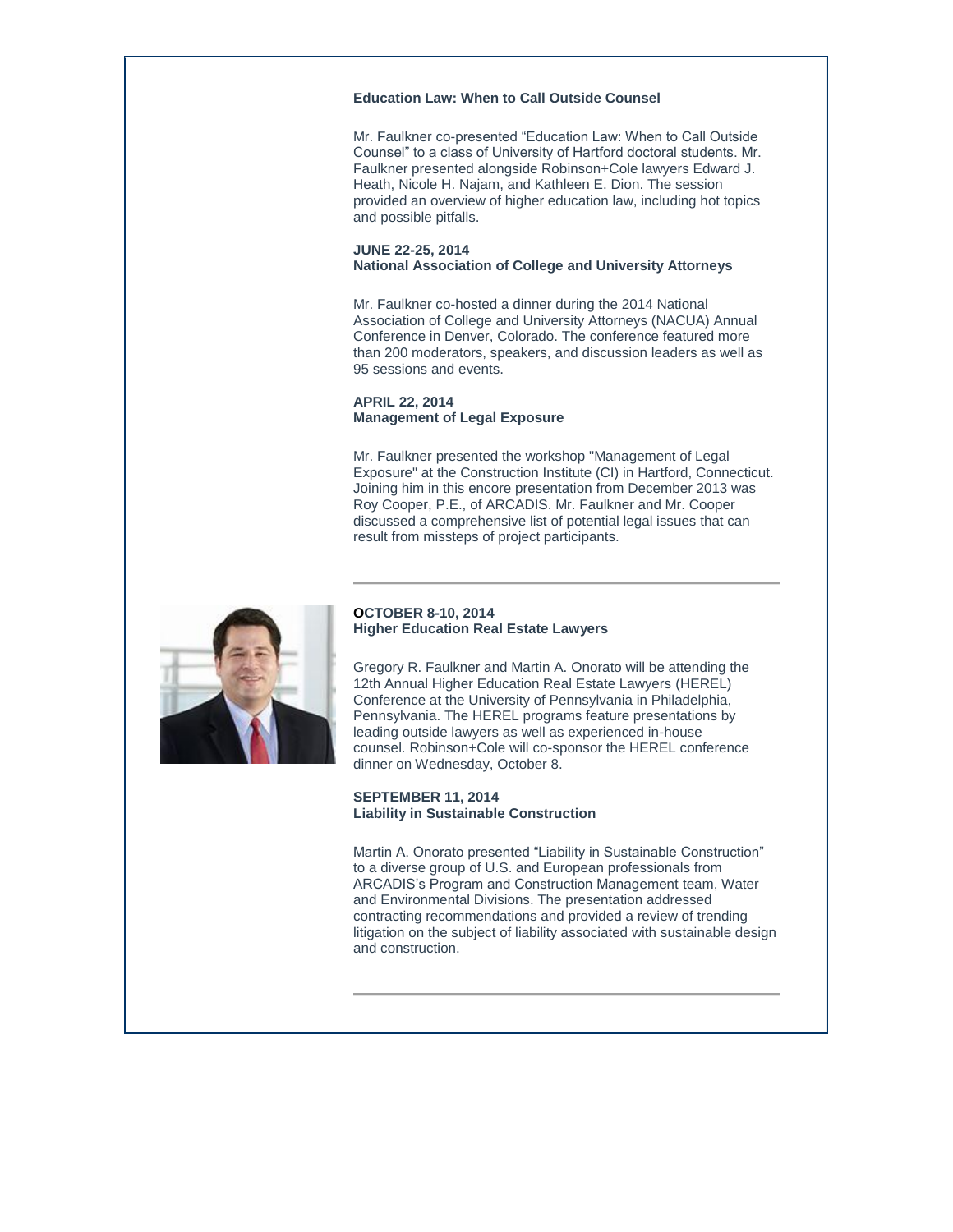

**OCTOBER 2, 2014 Using BIM to Enhance Value in College and University Design, Construction, and Facility Maintenance**

Joseph A. Barra presented "Using BIM to Enhance Value in College and University Design, Construction, and Facility Maintenance" during a breakout session at the Association of Independent Colleges and Universities in Massachusetts (AICUM) Fall Symposium. The event, titled "Emerging Challenges to Independent Higher Education," was held at the College of the Holy Cross in Worcester, Massachusetts.

#### **SEPTEMBER 16, 2014 Overview of Resiliency and Massachusetts Implementation Plans**

Mr. Barra served as a panelist at a September breakfast program sponsored by the New England Chapter of the Construction Management Association of America (CMAA). The program, titled "Overview of Resiliency and Massachusetts Implementation Plans," was moderated by Joseph Barr of Parsons Brinckerhoff. Copanelists included Dana Swenson, senior vice president of Facilities for UMass Memorial Health Care, and Robbin Peach, program manager for Resiliency Massport.



#### **JULY 31, 2014 Professional Women in Construction**

Elizabeth K. Wright was named to the Board of Directors of the Professional Women in Construction (PWC), Connecticut Chapter. PWC has more than 600 members and reaches a constituency of more than 8,000 people. Its programs present the very latest in current industry topics and provide exceptional networking and business development opportunities for PWC members and guests.



#### **MAY 22, 2014 Connecticut Surety Association's Spring Meeting**

Peter E. Strniste Jr., presented to a group of 40 construction professionals at the Connecticut Surety Association's Spring Meeting in Hartford, Connecticut. Mr. Strniste dissected the language contained within various construction bond forms, including the popular American Institute of Architect's (AIA) A311 and A312 Performance Bonds, and several modified versions, and discussed the legal consequences of the original and modified verbiage and the associated risks.

At the same meeting, Mr. Strniste, along with Donald Shubert, president of the Connecticut Construction Industries Association, explored the Supreme Court's recent decision in *State of Connecticut v. Lombardo Bros. Mason Contractors, Inc.* This decision held that the statutes of limitations for asserting claims against construction contractors and professional designers do not apply to the State of Connecticut.